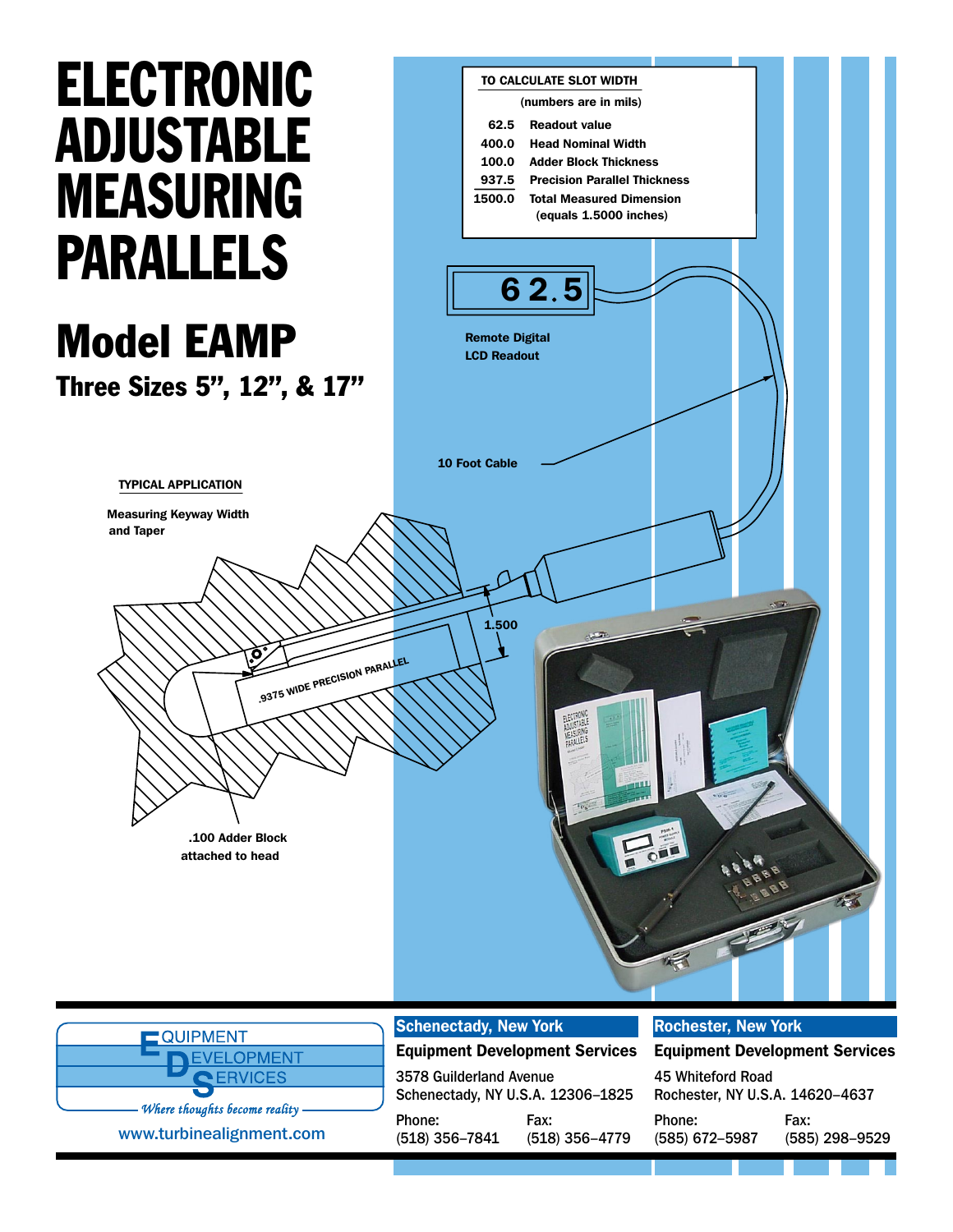### Application

The EAMP can be used anywhere a gap needs to be measured that is greater than .400 inch wide. Due to its extended construction, it can reach into deep pockets and still maintain accuracy of measurement. Readings are instantaneous so you can see changes quickly. Also, the meter can be zeroed with a knob on the front panel and the tool can be calibrated by loosening the locking screws on the handle and turning the measuring head.



### **DESCRIPTION**

To use the EAMP, you first decide on what range of measurement you will be working in and then install the proper amount of adder blocks to achieve that range. For example, suppose you are measuring gaps in the range of .550 to .575 inch. You would attach the .100 inch adder block and that would allow measurements from .500 to .600 inch. Then you would plug the 15–pin plug into the control box and press the POWER ON switch. The meter will display a number from approximately –30.0 to 130.0, depending on where the slider is

To test the batteries, use the two battery test pushbuttons. Press and hold the POSITIVE BATTERY pushbutton. It should read above 7.8 volts. Release the button. Press and hold the NEGATIVE BATTERY pushbutton. It should give a reading between –9.5 and –7.8 volts. If either reading is below plus or minus 7.8 volts, replace the batteries.

When using the tool, set the slider so the minimum reading is observed. Insert the tool in the gap and pull back on the slider until a maximum reading is obtained. The tool gives very good tactile feedback and allows measurements to be made quickly and accurately.

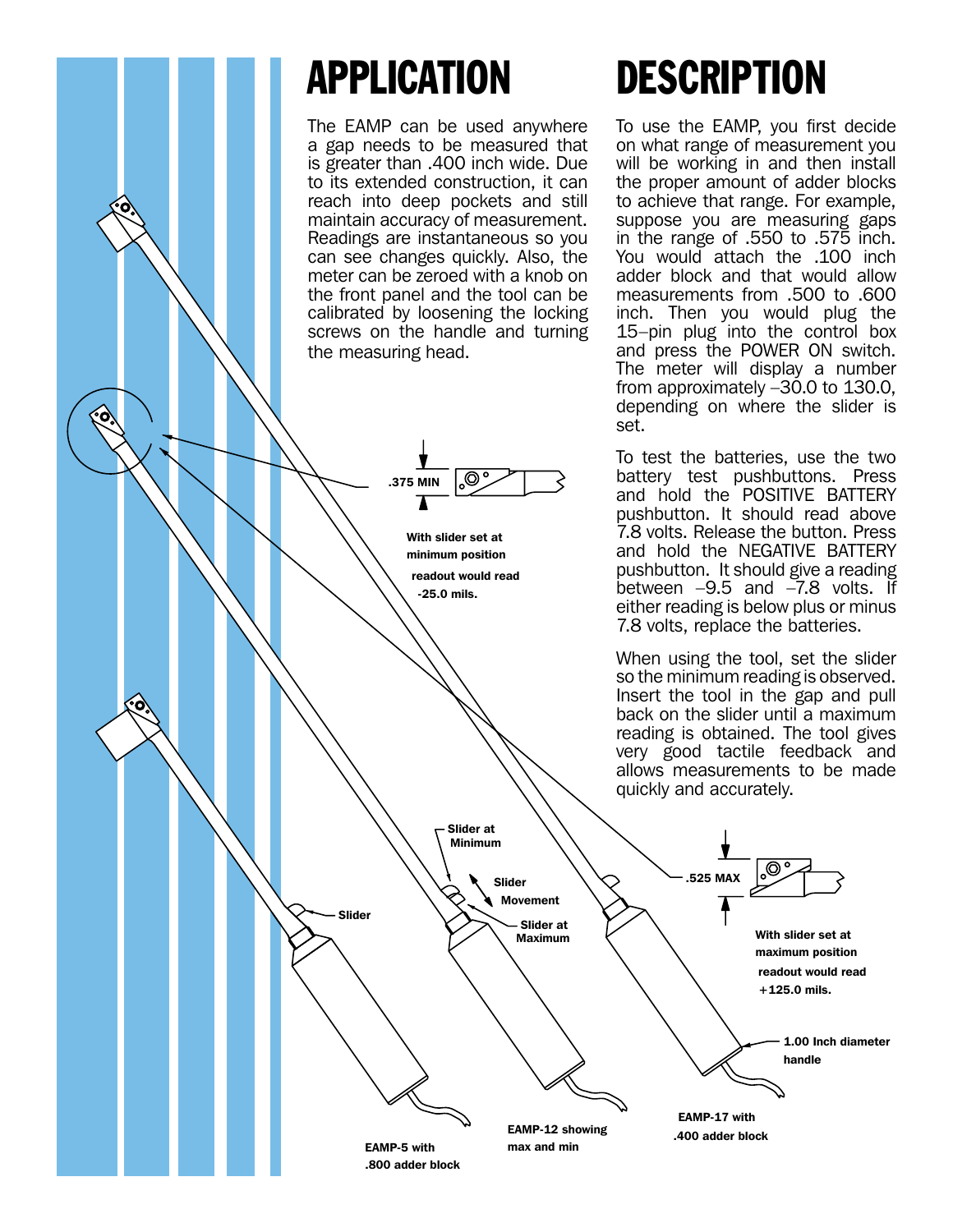## **FEATURES**

- Self contained, portable.
- Extremely accurate.

Absolute reading less than 1% of full scale.

Calibration chart supplied with each EAMP.

Certificate of Accuracy traceable to NIST registry included.

Repeatability within .0004 inch.

Resolution of .0001 inch.

- Built in battery testers for positive and negative batteries.
- Brushed and anodized aluminum carrying case. Shock resistant, foam lined.

## **SPECIFICATIONS**

- WEIGHT (Complete with case and batteries) 8 pounds for EAMP–5 11 pounds for EAMP–12 16 pounds for EAMP–17
- BATTERIES (5) 9–volt (transistor radio) cells.
- BATTERY LIFE Approximately 20 hours continuous use w/alkaline batteries.
- MEASURING RANGE .375 to 1.225 inches (can be extended using customer supplied adder blocks)
- REACH

5 inches for Model EAMP–5 12 inches for Model EAMP–12 17 inches for Model EAMP–17

O,



EAMP-5 with calibration gage and .600 inch adder block